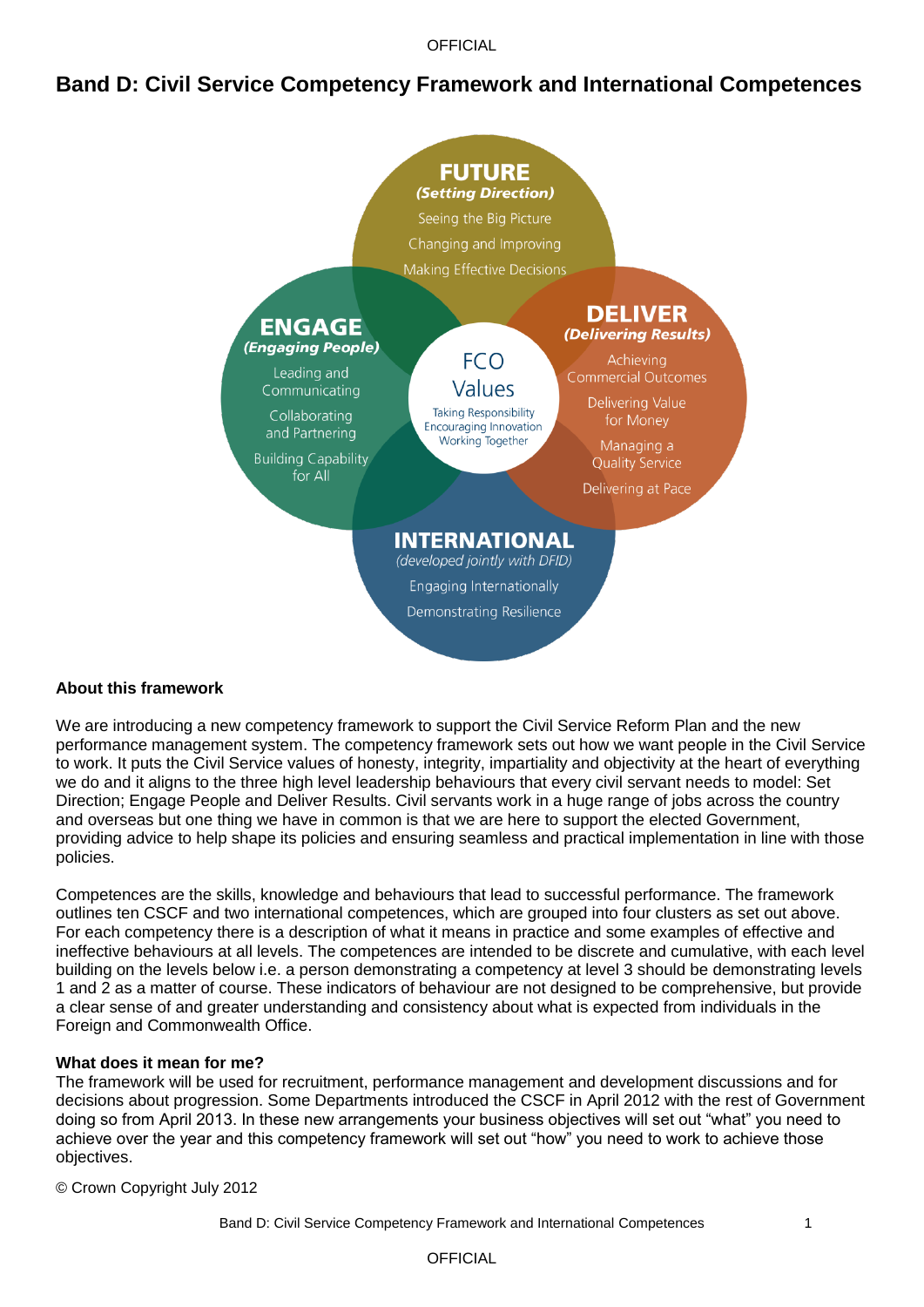#### **OFFICIAL**

Most of you will need to focus on a number of competences, usually around six, identified with your manager as being essential to your role. You are encouraged to discuss the framework with your line manager to identify the competences that apply most to your job role.

This framework has been developed in partnership with Civil Service professions. If you work as part of a profession with a separate framework this will complement your professional framework and should be used alongside it.

The FCO Competency framework consists of twelve competences. Below is a list of all the competences with a high-level summary of each one.

## **International Cluster**

### **1. Engaging Internationally**

Effectiveness in this area is about leading internationally, engaging our staff, contacts and international partners to help deliver UK Government objectives. For all staff it"s about understanding UK Government aims in the wider UK and international context and developing productive relationships with those external contacts and partners to help deliver UK objectives. All staff are aware of cultural sensitivities in their area of responsibility. Staff build up negotiating expertise through the grades and champion and use language skills where appropriate to deepen impact. Senior leaders use the same behaviours but operate at higher levels of sensitivity and complexity. Managers have to lead and inspire teams in an international context. Staff adapt their approach to reflect the very diverse teams they manage while still promoting UK values.

#### **2. Demonstrating Resilience**

This is about helping our people to build resilience in international roles, supporting their ability to adapt to working in difficult and varied international environments; and to bounce back from crises and setbacks in these contexts. Individuals need to be aware of the impact they have on themselves and on others, and show support for others with a pragmatic attitude, perseverance and resolve. Individuals should be able to manage in a wide variety of circumstances and locations and, with appropriate support, to recover from challenges and setbacks. For leadership roles this competence would also include leading a culture of support, while promoting a proper regard for employee safety, health and well-being.

## **Strategic Cluster – Setting Direction**

#### **3. Seeing the Big Picture**

Seeing the big picture is about having an in-depth understanding and knowledge of how your role fits with and supports organisational objectives and the wider public needs. For all staff, it is about focusing your contribution on the activities which will meet Civil Service goals and deliver the greatest value. At senior levels, it is about scanning the political context and taking account of wider impacts to develop long term implementation strategies that maximise opportunities to add value to the citizen and support economic, sustainable growth.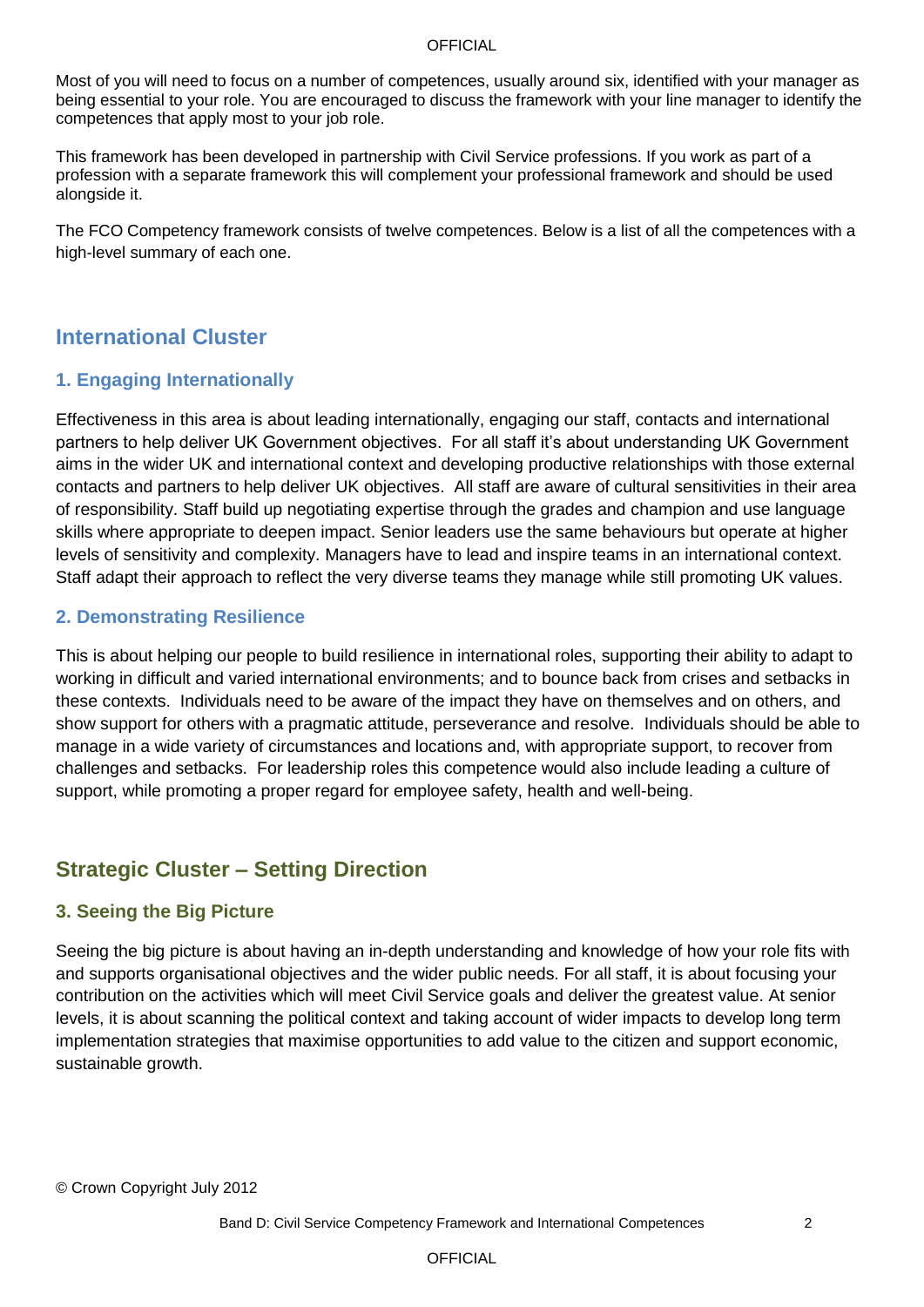## **4. Changing and Improving**

People who are effective in this area are responsive, innovative and seek out opportunities to create effective change. For all staff, it"s about being open to change, suggesting ideas for improvements to the way things are done, and working in "smarter", more focused ways. At senior levels, this is about creating and contributing to a culture of innovation and allowing people to consider and take managed risks. Doing this well means continuously seeking out ways to improve policy implementation and build a leaner, more flexible and responsive Civil Service. It also means making use of alternative delivery models including digital and shared service approaches wherever possible.

#### **5. Making Effective Decisions**

Effectiveness in this area is about being objective; using sound judgement, evidence and knowledge to provide accurate, expert and professional advice. For all staff, it means showing clarity of thought, setting priorities, analysing and using evidence to evaluate options before arriving at well reasoned justifiable decisions. At senior levels, leaders will be creating evidence based strategies, evaluating options, impacts, risks and solutions. They will aim to maximise return while minimising risk and balancing social, political, financial, economic and environmental considerations to provide sustainable outcomes.

# **People Cluster - Engaging People**

#### **6. Leading and Communicating**

At all levels, effectiveness in this area is about leading from the front and communicating with clarity, conviction and enthusiasm. It"s about supporting principles of fairness of opportunity for all and a dedication to a diverse range of citizens. At senior levels, it is about establishing a strong direction and a persuasive future vision; managing and engaging with people with honesty and integrity, and upholding the reputation of the Department and the Civil Service.

#### **7. Collaborating and Partnering**

People skilled in this area create and maintain positive, professional and trusting working relationships with a wide range of people within and outside the Civil Service to help get business done. At all levels, it requires working collaboratively, sharing information and building supportive, responsive relationships with colleagues and stakeholders, whilst having the confidence to challenge assumptions. At senior levels, it"s about delivering business objectives through creating an inclusive environment, encouraging collaboration and building effective partnerships including relationships with Ministers.

#### **8. Building Capability for All**

Effectiveness in this area is having a strong focus on continuous learning for oneself, others and the organisation. For all staff, it"s being open to learning, about keeping one"s own knowledge and skill set current and evolving. At senior levels, it's about talent management and ensuring a diverse blend of capability and skills is identified and developed to meet current and future business needs. It's also about creating a learning and knowledge culture across the organisation to inform future plans and transformational change.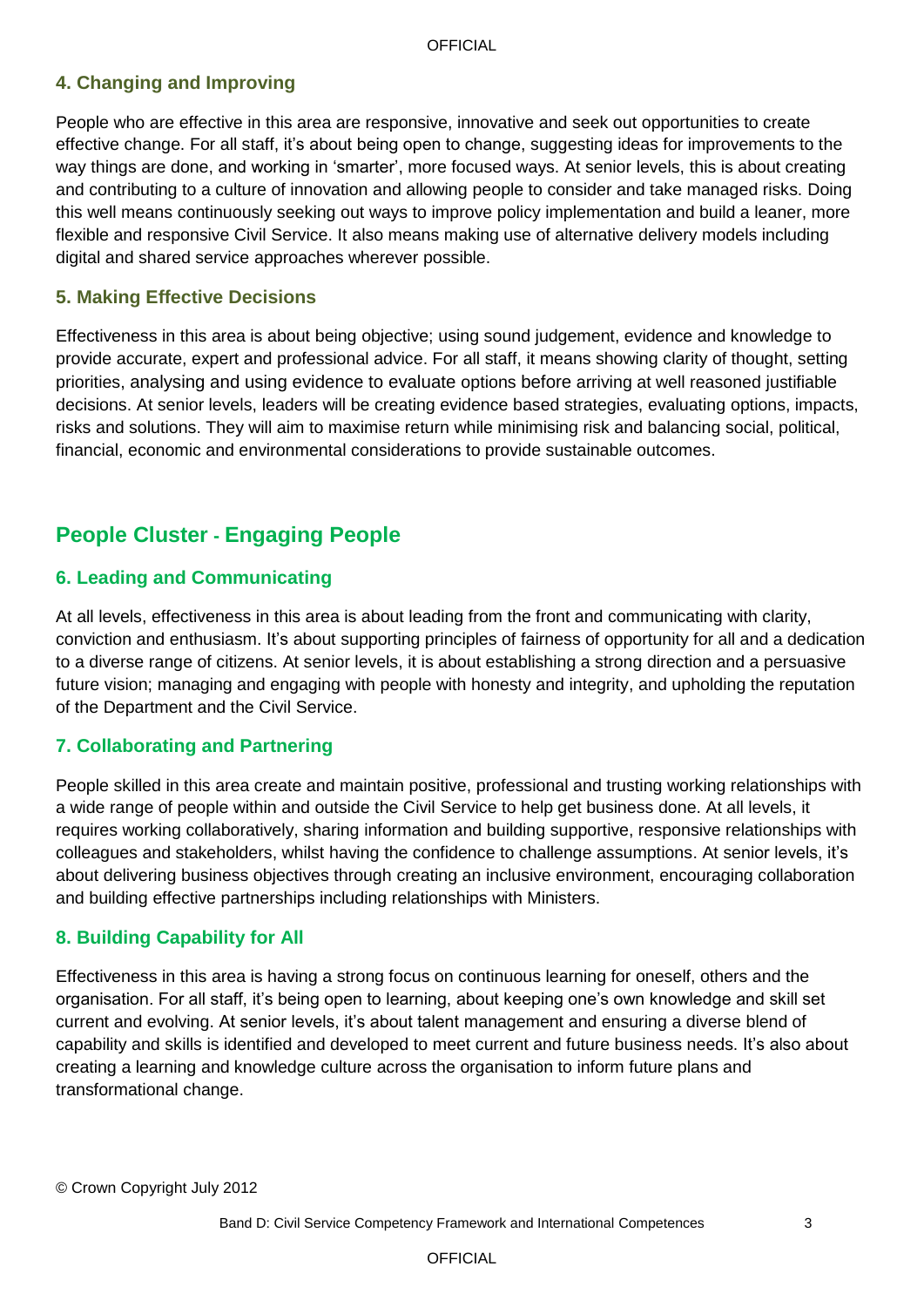# **Performance Cluster - Delivering Results**

## **9. Achieving Commercial Outcomes**

Being effective in this area is about maintaining an economic, long-term focus in all activities. For all, it"s about having a commercial, financial and sustainable mindset to ensure all activities and services are delivering added value and working to stimulate economic growth. At senior levels, it"s about identifying economic, market and customer issues and using these to promote innovative business models, commercial partnerships and agreements to deliver greatest value; and ensuring tight commercial controls of finances, resources and contracts to meet strategic priorities.

#### **10. Delivering Value for Money**

Delivering value for money involves the efficient, effective and economic use of taxpayers' money in the delivery of public services. For all staff, it means seeking out and implementing solutions which achieve the best mix of quality and effectiveness for the least outlay. People who do this well base their decisions on evidenced information and follow agreed processes and policies, challenging these appropriately where they appear to prevent good value for money. At senior levels, effective people embed a culture of value for money within their area/function. They work collaboratively across boundaries to ensure that the Civil Service maximises its strategic outcomes within the resources available.

#### **11. Managing a Quality Service**

Effectiveness in this area is about being organised to deliver service objectives and striving to improve the quality of service, taking account of diverse customer needs and requirements. People who are effective plan, organise and manage their time and activities to deliver a high quality and efficient service, applying programme and project management approaches to support service delivery. At senior levels, it is about creating an environment to deliver operational excellence and creating the most appropriate and cost effective delivery models for public services.

#### **12. Delivering at Pace**

Effectiveness in this area means focusing on delivering timely performance with energy and taking responsibility and accountability for quality outcomes. For all staff, it"s about working to agreed goals and activities and dealing with challenges in a responsive and constructive way. At senior levels, it is about building a performance culture to deliver outcomes with a firm focus on prioritisation and addressing performance issues resolutely, fairly and promptly. It is also about leaders providing the focus and energy to drive activities forward through others and encourage staff to perform effectively during challenging and changing times.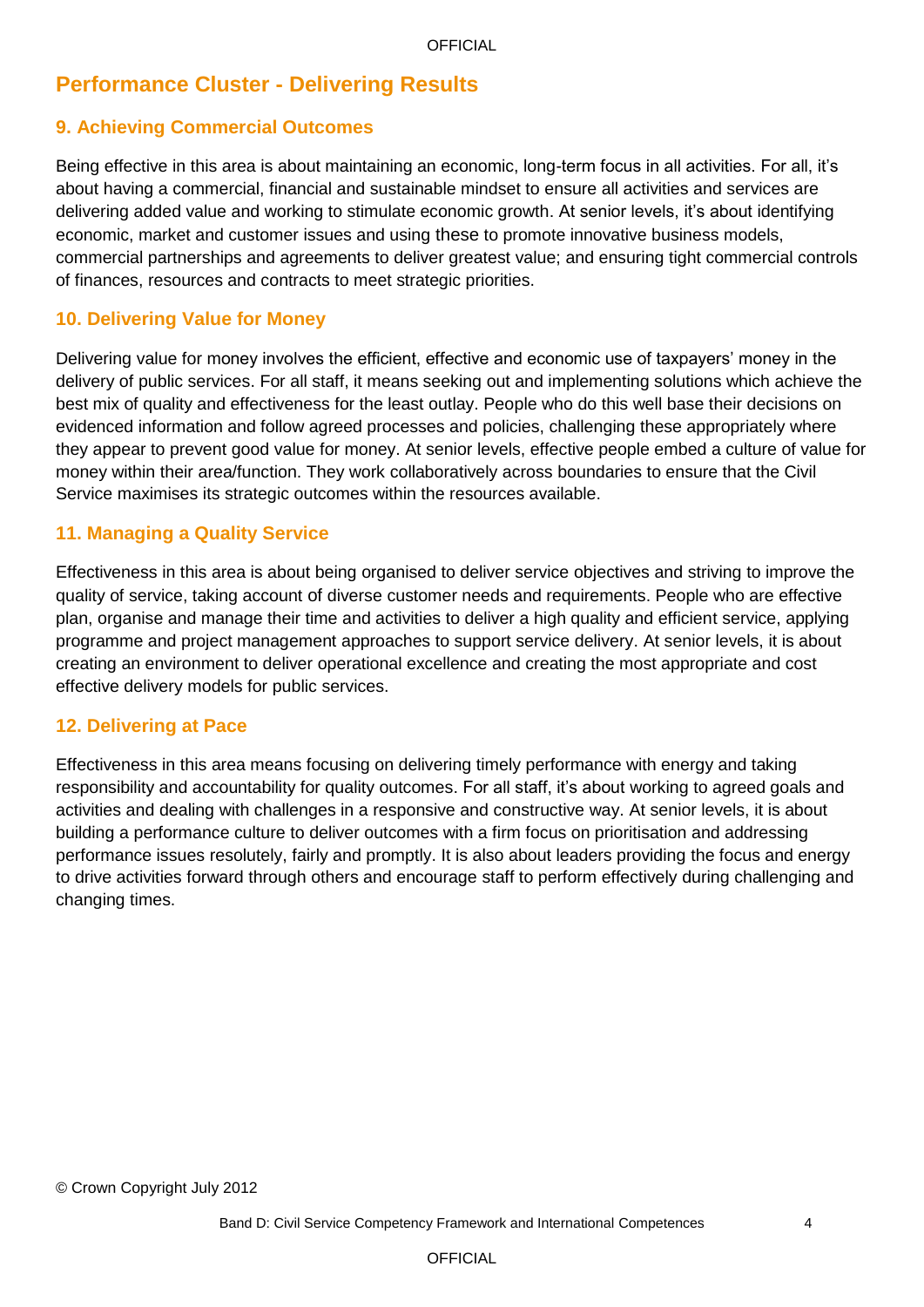| 1. Engaging Internationally                                                                                                                                                                                                                                |                                                                                                                    |
|------------------------------------------------------------------------------------------------------------------------------------------------------------------------------------------------------------------------------------------------------------|--------------------------------------------------------------------------------------------------------------------|
| <b>Effective Behaviour</b>                                                                                                                                                                                                                                 | <b>Ineffective Behaviour</b>                                                                                       |
| People who are effective are likely to                                                                                                                                                                                                                     | People who are less effective are likely to                                                                        |
| Represent and advance the UK's interests and policies.                                                                                                                                                                                                     | Miss or misjudge opportunities to advance UK interests.                                                            |
| Build and maintain useful and wide ranging networks of contacts at institution, country                                                                                                                                                                    | Fail to develop an effective range of contacts or use them to achieve wider                                        |
| or regional level. Use their network professionally and sensitively to the benefit of the UK.                                                                                                                                                              | objectives. Fail to differentiate between UK and personal interests.                                               |
| Quickly understand regional / country context and local sensitivities and encourage                                                                                                                                                                        | Be unable to anticipate changes due to lack of knowledge about the international                                   |
| their team, to develop this knowledge. When appropriate, can use a language/s with a                                                                                                                                                                       | environment. Where appropriate, be reluctant to develop appropriate language                                       |
| high level of proficiency to strengthen contacts and achieve UK interests.                                                                                                                                                                                 | skills to increase impact.                                                                                         |
| Negotiate effectively, combining coherent thinking, flexible negotiating techniques,<br>interpersonal sensitivity and creativity to achieve agreement. Aware of how their<br>behaviour can be perceived by others in different international environments. | Rely on one style of negotiation missing opportunity to use logic, charm and<br>empathy flexibly. Misread signals. |
| Manage diverse teams to deliver in the country or regional context, embedding UK                                                                                                                                                                           | Not appreciate the greater diversity in international teams and therefore does not                                 |
| Government values and managing tensions between the global, UK and local context.                                                                                                                                                                          | reap benefits. Fail to promote UK government values.                                                               |

| <b>2. Demonstrating Resilience</b>                                                     |                                                                                        |
|----------------------------------------------------------------------------------------|----------------------------------------------------------------------------------------|
| <b>Effective Behaviour</b>                                                             | <b>Ineffective Behaviour</b>                                                           |
| People who are effective are likely to                                                 | People who are less effective are likely to                                            |
| Manage and lead, role modelling a culture of self-awareness in their country or        | Fail to act as a credible role model. Disregards the importance of personal reflection |
| region where individuals work to their own and others' strengths.                      | or awareness of strengths and limitations with potential risk to health or wellbeing.  |
| Be aware if individuals in their teams are under pressure, sensitively questioning and | Fail to show sensitivity to the pressures people face and to provide support.          |
| supporting them. Help colleagues to bounce back from challenges / setbacks in an       | Individuals are not helped to bounce back, leaving them feeling isolated /             |
| international context and rebuild their resilience and confidence.                     | marginalised.                                                                          |
|                                                                                        |                                                                                        |
| Take ownership for continuous high levels of awareness for themselves and others.      | Find any complex scenario difficult to manage. Unable to respond appropriately and     |
| Apply this in a wide variety of challenging international contexts to manage           | demonstrate a positive or pragmatic reflection on the context.                         |
| themselves and support others.                                                         |                                                                                        |
| Understand their individual impact on those around them, managing any difficulties     | Have little awareness of their impact on those around themselves.                      |
| as they arise and developing from this experience.                                     |                                                                                        |
| Demonstrate an ability to learn, adapt and change behaviours to strive for continuous  | Rely on limited responses and an inflexible personal style regardless of the           |
| improvement across their country or regional area and the wider UK Government          | changing country or regional environment.                                              |
|                                                                                        |                                                                                        |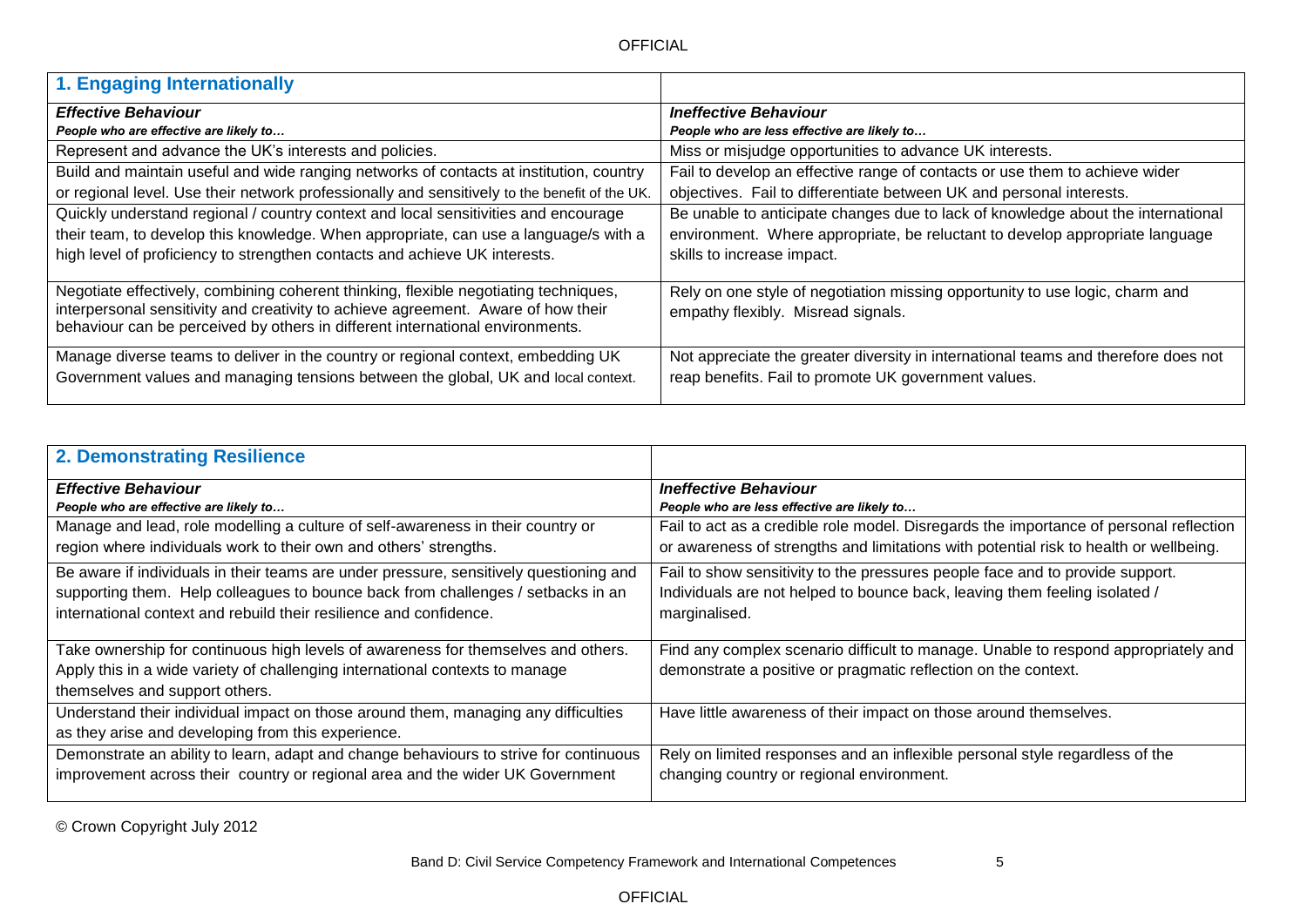| 3. Seeing the Big Picture                                                                                                             |                                                                                                             |
|---------------------------------------------------------------------------------------------------------------------------------------|-------------------------------------------------------------------------------------------------------------|
| <b>Effective Behaviour</b>                                                                                                            | <b>Ineffective Behaviour</b>                                                                                |
| People who are effective are likely to                                                                                                | People who are less effective are likely to                                                                 |
| Anticipate economic, social, political, environmental and technological                                                               | Demonstrate lack of knowledge and insight into wider issues, developments and                               |
| developments to keep activity relevant and targeted                                                                                   | impacts related to own business area                                                                        |
| Identify implications of Departmental and political priorities and strategy on own                                                    | Operate within own area without sufficient regard to how it creates value and                               |
| area to ensure plans and activities reflect these                                                                                     | supports the delivery of Departmental goals                                                                 |
| Create policies, plans and service provision to meet citizens' diverse needs based                                                    | Continue to apply outdated practices which are unable to meet the diverse                                   |
| on an up-to-date knowledge of needs, issues and relevant good practice                                                                | needs of citizens                                                                                           |
| Ensures relevant issues relating to their activity/policy area are effectively fed into                                               | Miss opportunities to ensure important issues are considered by senior staff,                               |
| strategy and big picture considerations                                                                                               | raises small details as big picture issues                                                                  |
| Adopt a Government-wide perspective to ensure alignment of activity and policy                                                        | Only consider the context of own business area and not those of others or of the<br>organisation as a whole |
| Bring together views and perspectives of stakeholders to gain a wider picture of<br>the landscape surrounding activities and policies | Lack clarity of or interest in gaining wider stakeholder perspectives                                       |

| 4. Changing and Improving                                                            |                                                                                      |
|--------------------------------------------------------------------------------------|--------------------------------------------------------------------------------------|
|                                                                                      |                                                                                      |
| <b>Effective Behaviour</b>                                                           | <b>Ineffective Behaviour</b>                                                         |
| People who are effective are likely to                                               | People who are less effective are likely to                                          |
| Understand and identify the role of technology in public service delivery and policy | Ignore developments in technology that could benefit public service delivery and     |
| implementation                                                                       | policy implementation                                                                |
| Encourage a culture of innovation focused on adding value $-$ give people space to   | Take a narrow and risk averse approach to proposed new approaches by not             |
| think creatively                                                                     | taking or following up on ideas seriously                                            |
| Effectively capture, utilise and share customer insight and views from a diverse     | Fail to effectively capture, utilise and share customer insight appropriately in the |
| range of stakeholders to ensure better policy and delivery                           | development of policies and services                                                 |
| Spot warning signs of things going wrong and provide a decisive response to          | Remain wedded to the course that they have set and unresponsive to the               |
| significant delivery challenges                                                      | changing demands of the situation                                                    |
| Provide constructive challenge to senior management on change proposals which        | Spend limited time on engaging experts and relevant individuals in developing        |
| will affect own business area                                                        | and testing proposals, failing to pass on relevant staff feedback                    |
| Consider the cumulative impact on own business area of implementing change           | Give limited time to acknowledging anxieties and overcoming cynicism                 |
| (culture, structure, service and morale)                                             |                                                                                      |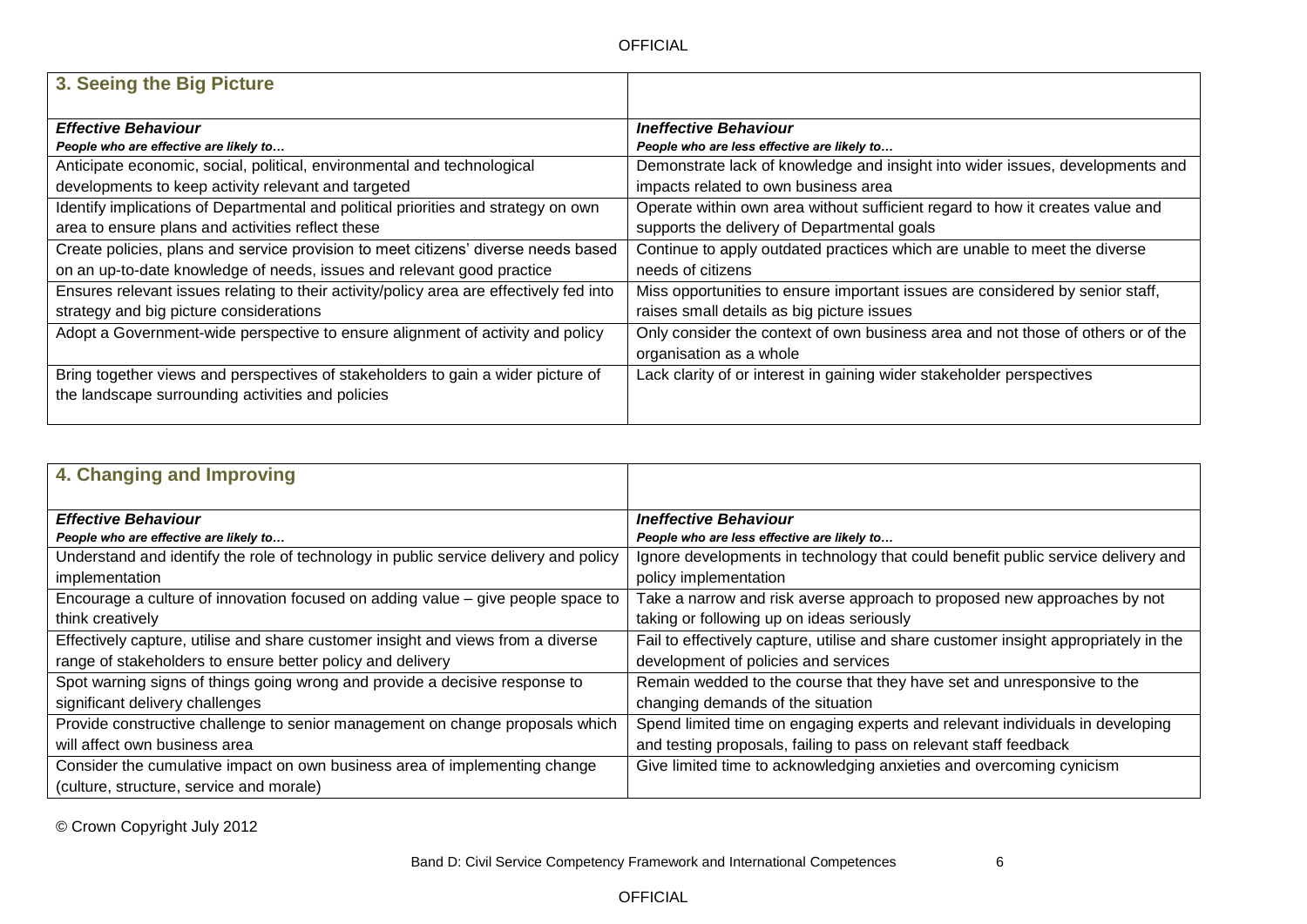| 5. Making Effective Decisions                                                                                                                      |                                                                                    |
|----------------------------------------------------------------------------------------------------------------------------------------------------|------------------------------------------------------------------------------------|
| <b>Effective Behaviour</b>                                                                                                                         | <b>Ineffective Behaviour</b>                                                       |
| People who are effective are likely to                                                                                                             | People who are less effective are likely to                                        |
| Push decision making to the right level within their teams, not allow unnecessary<br>bureaucracy and structure to suppress innovation and delivery | Involve only those in their peer group or direct reporting line in decision making |
| Weigh up data from various sources, recognising when to bring in                                                                                   | Underestimate the work required to consider all the evidence needed and do not     |
| experts/researchers to add to available information                                                                                                | involve experts sufficiently early                                                 |
| Analyse and evaluate pros and cons and identify risks in order to make decisions                                                                   | Take decisions without regard for the context, organisation risk, alignment with   |
| that take account of the wider context, including diversity and sustainability                                                                     | wider agendas or impacts (economic, social and environmental)                      |
| Draw together and present reasonable conclusions from a wide range of                                                                              | Get confused by complexity and ambiguity and consider only simple or               |
| incomplete and complex evidence and data - able to act or decide even when                                                                         | straightforward evidence                                                           |
| details are not clear                                                                                                                              |                                                                                    |
| Identify the main issues in complex problems, clarify understanding or stakeholder                                                                 | Rely too heavily on gut instinct and provide unclear, incoherent or illogical      |
| expectations, to seek best option                                                                                                                  | analysis of core issues                                                            |
| Make difficult decisions by pragmatically weighing the complexities involved                                                                       | Make expedient decisions that offer less resistance or risk to themselves rather   |
| against the need to act                                                                                                                            | than decisions that are best for the business                                      |
|                                                                                                                                                    |                                                                                    |

| <b>6. Leading and Communicating</b>                                                 |                                                                                   |
|-------------------------------------------------------------------------------------|-----------------------------------------------------------------------------------|
| <b>Effective Behaviour</b>                                                          | <b>Ineffective Behaviour</b>                                                      |
| People who are effective are likely to                                              | People who are less effective are likely to                                       |
| Be visible to staff and stakeholders and regularly undertake activities to engage   | Only speak to staff and stakeholders in a face-to-face environment when           |
| and build trust with people involved in area of work                                | pressured to do so                                                                |
| Clarify strategies and plans, giving clear sense of direction and purpose for self  | Leave team unclear about vision and goals of their immediate business area        |
| and team                                                                            |                                                                                   |
| Stand by, promote or defend own and team's actions and decisions where              | Leave team members to cope alone in difficult situations – provide little support |
| needed                                                                              | for their teams                                                                   |
| Confidently engage with stakeholders and colleagues at all levels to generate       | Miss opportunities to transform the team, wait for others to take the lead        |
| commitment to goals                                                                 |                                                                                   |
| Lead by example, role modelling ethics, integrity, impartiality and the elimination | Act in ways that are at odds with their expressed beliefs                         |
| of bias by building diverse teams and promoting a working environment that          |                                                                                   |
| supports the Civil Service values and code                                          |                                                                                   |
| Be open and inviting of the views of others and respond despite pressure to         | Set out a course of action and apply it without listening to others or adapting   |
| ignore, revert or concede                                                           | where relevant                                                                    |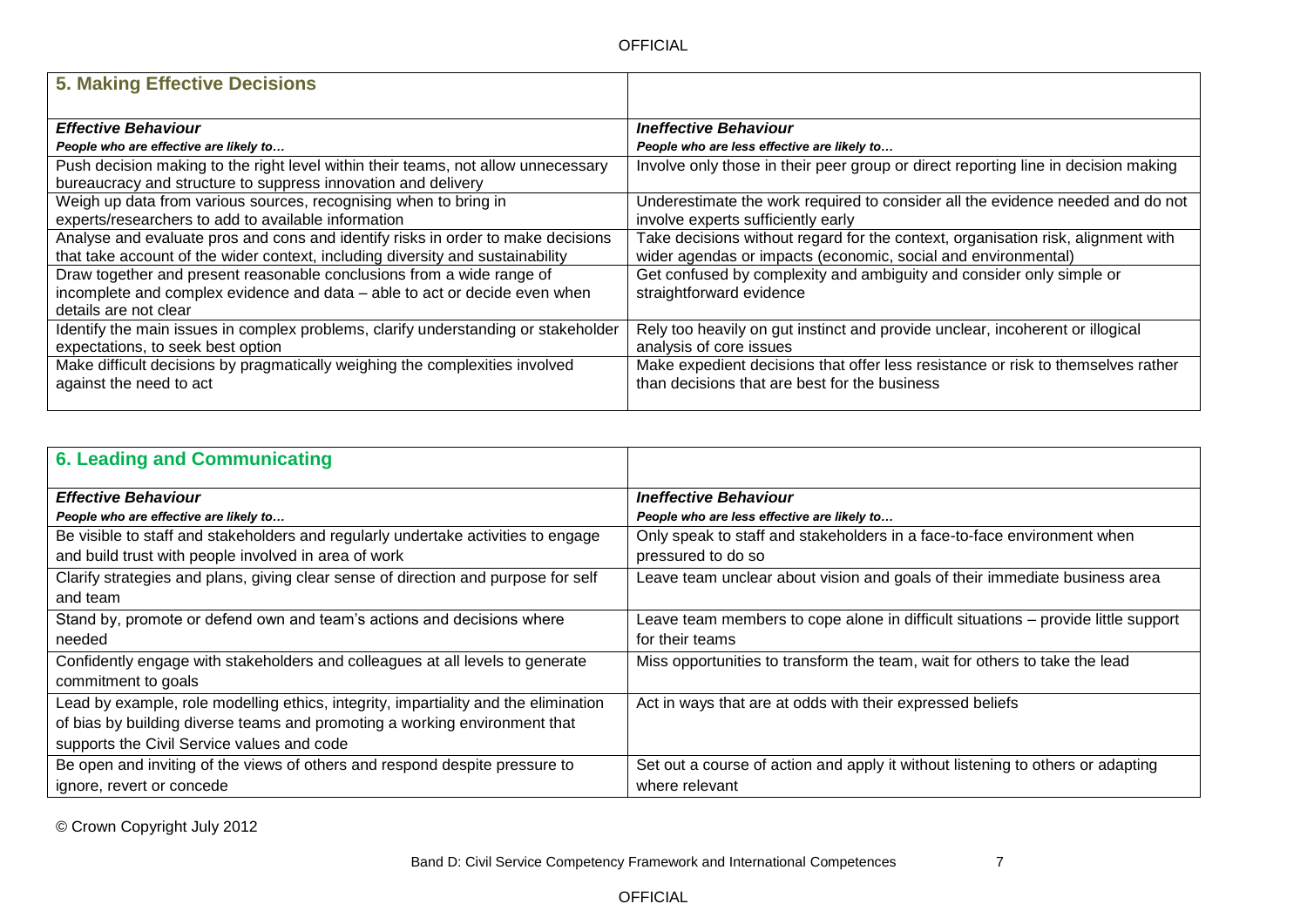| 7. Collaborating and Partnering                                                    |                                                                                  |
|------------------------------------------------------------------------------------|----------------------------------------------------------------------------------|
|                                                                                    |                                                                                  |
| <b>Effective Behaviour</b>                                                         | <b>Ineffective Behaviour</b>                                                     |
| People who are effective are likely to                                             | People who are less effective are likely to                                      |
| Actively build and maintain a network of colleagues and contacts to achieve        | Only seek to build contacts in immediate work group, neglect to create a wider   |
| progress on objectives and shared interests                                        | network beyond this                                                              |
| Demonstrate genuine care for staff and others - build strong interpersonal         | Neglect to maintain relationships during difficult times                         |
| relationships                                                                      |                                                                                  |
| Encourage contributions and involvement from a broad and diverse range of staff    | Operate within a narrow frame of reference and avoid adopting a fuller           |
| by being visible and accessible                                                    | perspective with associated complexity                                           |
| Effectively manage team dynamics when working across Departmental and other        | Be overly protective of own initiatives and miss opportunities to network across |
| boundaries                                                                         | boundaries                                                                       |
| Actively involve partners to deliver a business outcome through collaboration that | Struggle to manage, or actively ignore other parties' agendas                    |
| achieves better results for citizens                                               |                                                                                  |
| Seek constructive outcomes in discussions, challenge assumptions but remain        | Push forward initiatives on basis of personal agenda or advantage and refuse to  |
| willing to compromise when it is beneficial to progress                            | compromise; stay wedded to one outcome                                           |

| 8. Building Capability for All                                                    |                                                                                  |
|-----------------------------------------------------------------------------------|----------------------------------------------------------------------------------|
| <b>Effective Behaviour</b>                                                        | <b>Ineffective Behaviour</b>                                                     |
| People who are effective are likely to                                            | People who are less effective are likely to                                      |
| Ensure that individual and organisational learning and talent development         | Ignore emerging learning and development opportunities and the sharing of that   |
| opportunities are fully exploited in order to enhance organisational capability   | learning to benefit the organisation                                             |
| Role model work-place based learning and encourage development, talent and        | Not follow up on learning to ensure colleagues practise and apply new learning   |
| career management for all staff                                                   | to the benefit of the organisation                                               |
| Coach and support colleagues to take responsibility for their own development     | Make token efforts to coach and develop people, allow staff to de-prioritise own |
| (through giving accountability, varied assignments and on-going feedback)         | development                                                                      |
| Establish and drive intra and inter team discussions to learn from experience and | Stay ignorant of the experience of colleagues and take little notice of the      |
| adapt organisational processes and plans                                          | potential learning available                                                     |
| Identify capability requirements needed to deliver future team objectives and     | Allow team capability needs to go unaddressed and fail to use development        |
| manage team resources to meet these needs                                         | opportunities and effective performance management to maximise team capability   |
| Prioritise and role model continuous self learning and development, including     | Place low priority on people management and development, seldom seek             |
| leadership, management and people skills                                          | feedback or challenge, and prioritise professional expertise over leadership,    |
|                                                                                   | management and people skills                                                     |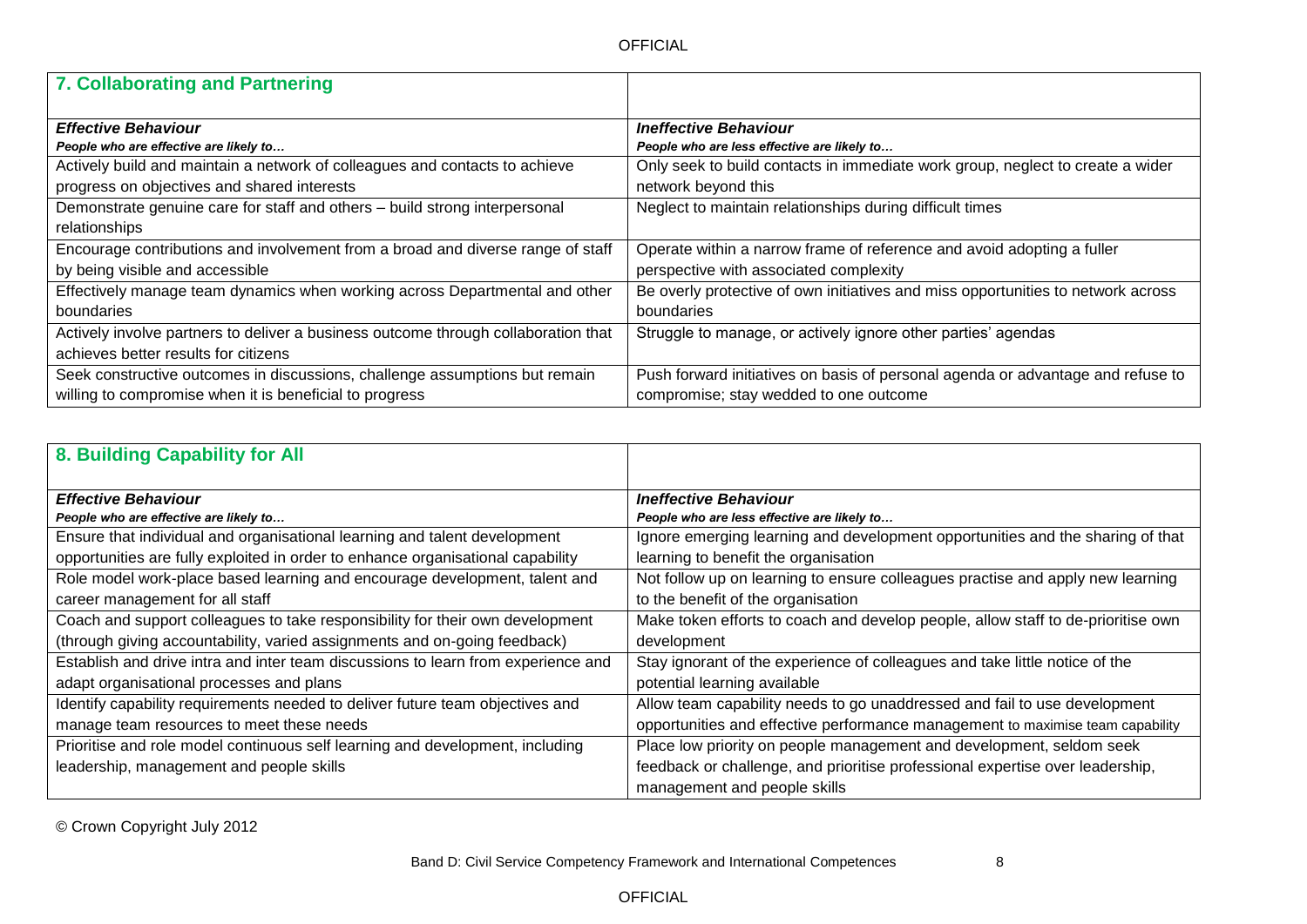| 9. Achieving Commercial Outcomes                                                    |                                                                               |
|-------------------------------------------------------------------------------------|-------------------------------------------------------------------------------|
| <b>Effective Behaviour</b>                                                          | <b>Ineffective Behaviour</b>                                                  |
| People who are effective are likely to                                              | People who are less effective are likely to                                   |
| Work effectively with different organisations such as private sector and voluntary  | Take a narrow view on options for delivering policy and business goals        |
| groups (in tandem with commercial experts) to commission and source solutions       |                                                                               |
| to achieve policy and organisational goals                                          |                                                                               |
| Understand the commercial drivers that will influence a private or third sector     | Show little or no understanding or appreciation of the economic or commercial |
| organisation and the levers that can be used in negotiating/influencing contractual | drivers that will influence the behaviour of suppliers                        |
| arrangements                                                                        |                                                                               |
| Be able to recognise and understand the commercial tools such as pricing            | Has little or no knowledge or understanding of the commercial tools used to   |
| models, open book accounting, supply chain management that commercial               | extract value from contracts                                                  |
| experts can deploy to extract value from contracts                                  |                                                                               |
| Interact confidently and effectively as an intelligent and highly credible customer | Demonstrate low levels of knowledge or commercial understanding, and lose     |
| with counterparts from the commercial delivery organisations and commercial experts | respect from suppliers or other commercial counterparts                       |
| Question and challenge the value being delivered through commercial                 | Overlook or ignore the detail or shortcomings in contract delivery            |
| arrangements with delivery partners                                                 |                                                                               |
| Motivate improved performance by suppliers, challenge any gaps between              | Take it for granted that suppliers are delivering what is needed              |
| contractual commitments and actual delivery through joint working with              |                                                                               |
| commercial /procurement experts                                                     |                                                                               |

| 10. Delivering Value for Money                                                         |                                                                                   |
|----------------------------------------------------------------------------------------|-----------------------------------------------------------------------------------|
| <b>Effective Behaviour</b>                                                             | <b>Ineffective Behaviour</b>                                                      |
| People who are effective are likely to                                                 | People who are less effective are likely to                                       |
| Understand impacts of financial position in own area and that of the organisation      | Overlook the impact of decisions on the whole organisation and make               |
| and use insight to curtail or support business and investment activities               | recommendations without awareness of the wider financial position                 |
| Achieve the best return on investment and deliver more for less on specific            | Deliberately spend money up to the level of the available budget, ignoring the    |
| budgets by managing resources and maximising the use of assets                         | effectiveness of committing the expenditure                                       |
| Balance policy aspiration and delivery, outline risk and benefits of different options | Be overly focused on minimising expenditure rather than ensuring it is well spent |
| to achieve value for money ensuring all submissions contain appropriate financial      | and will provide lasting added value                                              |
| information                                                                            |                                                                                   |
| Weigh up priority and benefits of different actions and activities to consider how to  | Omit financial information from decision making and business planning             |
| achieve cost effective outcomes                                                        |                                                                                   |
| Work with financial processes and tools to evaluate options and ensure financial       | Present business plans and cases that are not supported by robust or accurate     |
| and management information are accurately reflected in business plans                  | financial and management information                                              |